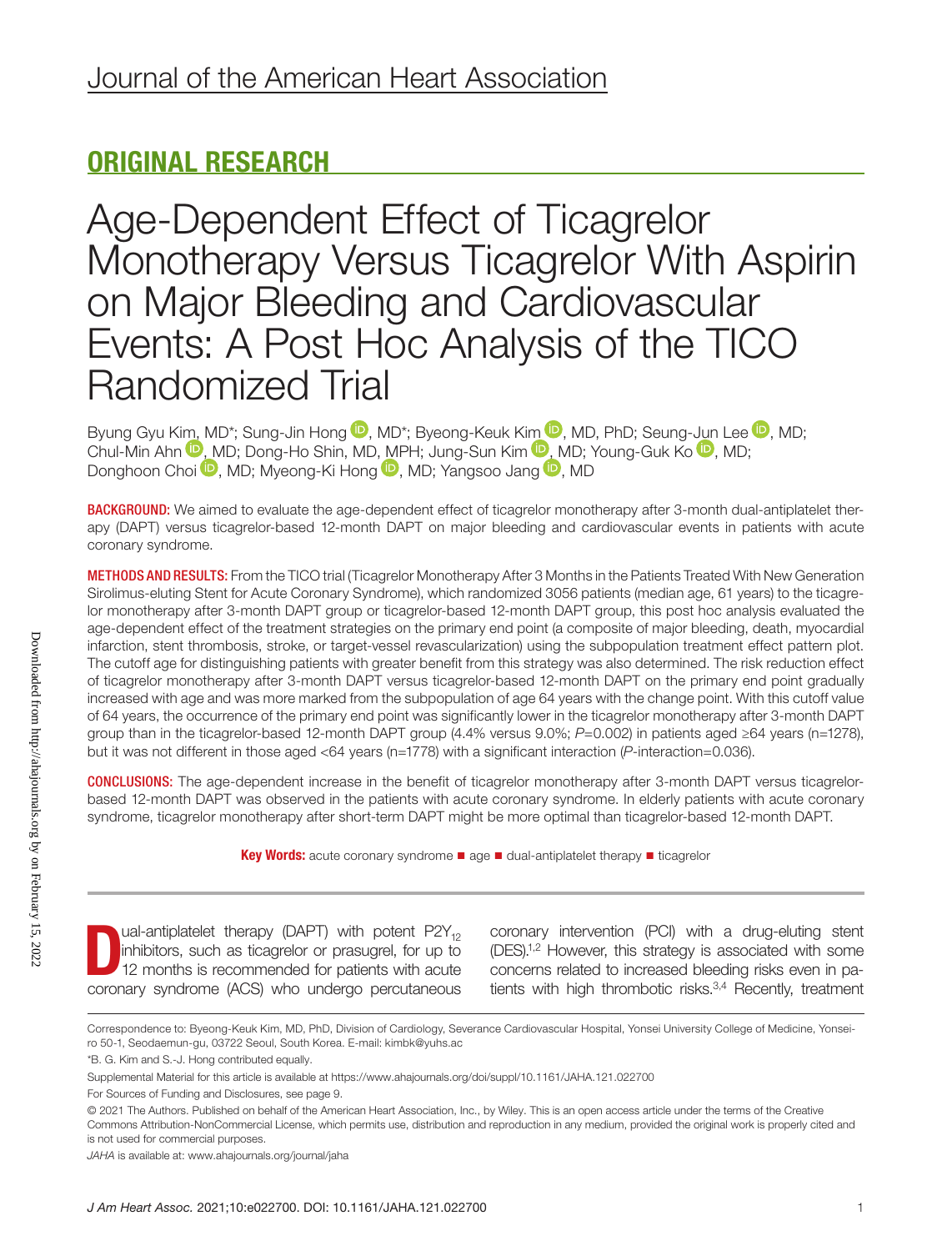# CLINICAL PERSPECTIVE

#### What Is New?

- Although ticagrelor monotherapy after 3-month dual-antiplatelet therapy (DAPT) resulted in a significant reduction in a composite end point of major bleeding and cardiovascular events compared with ticagrelor-based 12-month DAPT in patients with acute coronary syndrome, it remains uncertain whether this effect is dependent according to the ages.
- Our study presents an age-dependent increasing benefit of the ticagrelor monotherapy after 3 month DAPT versus ticagrelor-based 12-month DAPT as for the net adverse clinical outcome. The benefit was more pronounced in elderly patients (aged ≥64 years) than in younger patients (aged <64 years).

#### What Are the Clinical Implications?

• Our results suggest that ticagrelor monotherapy after short-term DAPT, rather than ticagrelorbased 12-month DAPT, might be an optimal antiplatelet strategy in elderly patients with acute coronary syndrome.

## Nonstandard Abbreviations and Acronyms

DAPT dual-antiplatelet therapy

DES drug-eluting stent

MACCE major adverse cardiac and cerebrovascular event

strategies, such as short-term DAPT followed by potent  $P2Y_{12}$  inhibitor monotherapy or  $P2Y_{12}$  inhibitor deescalation, have been proposed, $5-7$  and these strategies have demonstrated a significant reduction in bleeding events without an increase in thrombotic complications. The TICO randomized trial (Ticagrelor Monotherapy After 3 Months in the Patients Treated With New Generation Sirolimuseluting Stent for Acute Coronary Syndrome) also showed that early discontinuation of aspirin with switch to ticagrelor monotherapy is effective for balancing both bleeding and ischemic outcomes in patients with ACS who undergo PCI.<sup>5</sup> This aspirin-free strategy with ticagrelor monotherapy is particularly beneficial in older patients, considering that older patients are at a greater risk of bleeding compared with younger patients, and old age is a well-known determinant of poor outcomes after PCI.<sup>8,9</sup> However, whether this aspirin-free strategy used in the TICO trial for ACS treatment is age dependent is unclear.

We evaluated the age-dependent effect of ticagrelor monotherapy after 3-month DAPT versus

ticagrelor-based 12-month DAPT on the net adverse clinical events (a composite of major bleeding, death, myocardial infarction, stent thrombosis, stroke, or target-vessel revascularization), the primary end point, in patients with ACS as a post hoc analysis of the TICO trial. In addition, we investigated the cutoff age to distinguish patients with greater benefit from this strategy.

## **METHODS**

The data that support the findings of this study are available from the corresponding author on reasonable request.

### Study Population and Groups

The TICO trial was a multicenter randomized trial and included the 3056 patients with ACS who underwent PCI with ultrathin bioresorbable polymer sirolimus-eluting stents (Orsiro; Biotronik AG, Bülach, Switzerland). More detailed inclusion and exclusion criteria have been previously published.<sup>5</sup> The trial was approved by the institutional review board at each center and was performed in accordance with the principles of the Declaration of Helsinki. All participants provided written informed consent before participation in the trial. In the TICO trial, patients were randomly assigned 1:1 to receive either ticagrelor monotherapy after 3 month DAPT or ticagrelor-based 12-month DAPT after DES implantation. Clinical follow-up was completed for all except 78 patients, of whom 48 were lost to followup and 30 withdrew consent.

#### Study Outcomes

The primary end point was the occurrence of a net adverse clinical event, defined as a composite of major bleeding and major adverse cardiac and cerebrovascular events (MACCEs) at 12 months after PCI.<sup>5</sup> Major bleeding was defined according to the TIMI (Thrombolysis in Myocardial Infarction) criteria: intracranial bleeding, hemorrhage with at least 5 g/dL decrease in hemoglobin, or fatal bleeding causing death within 7 days.<sup>5</sup> MACCE was defined as a composite of allcause death, myocardial infarction, stent thrombosis, stroke, and target-vessel revascularization.<sup>5</sup> Key secondary end points were major bleeding and MACCE. Other clinical end points were as follows: intracranial bleeding, fatal bleeding, all-cause death, cardiac death, noncardiac death, myocardial infarction, stent thrombosis, stroke, or target-vessel revascularization.

#### Statistical Analysis

Continuous variables are expressed as mean±SD, and categorical variables are expressed as numbers and frequencies. Group comparisons were performed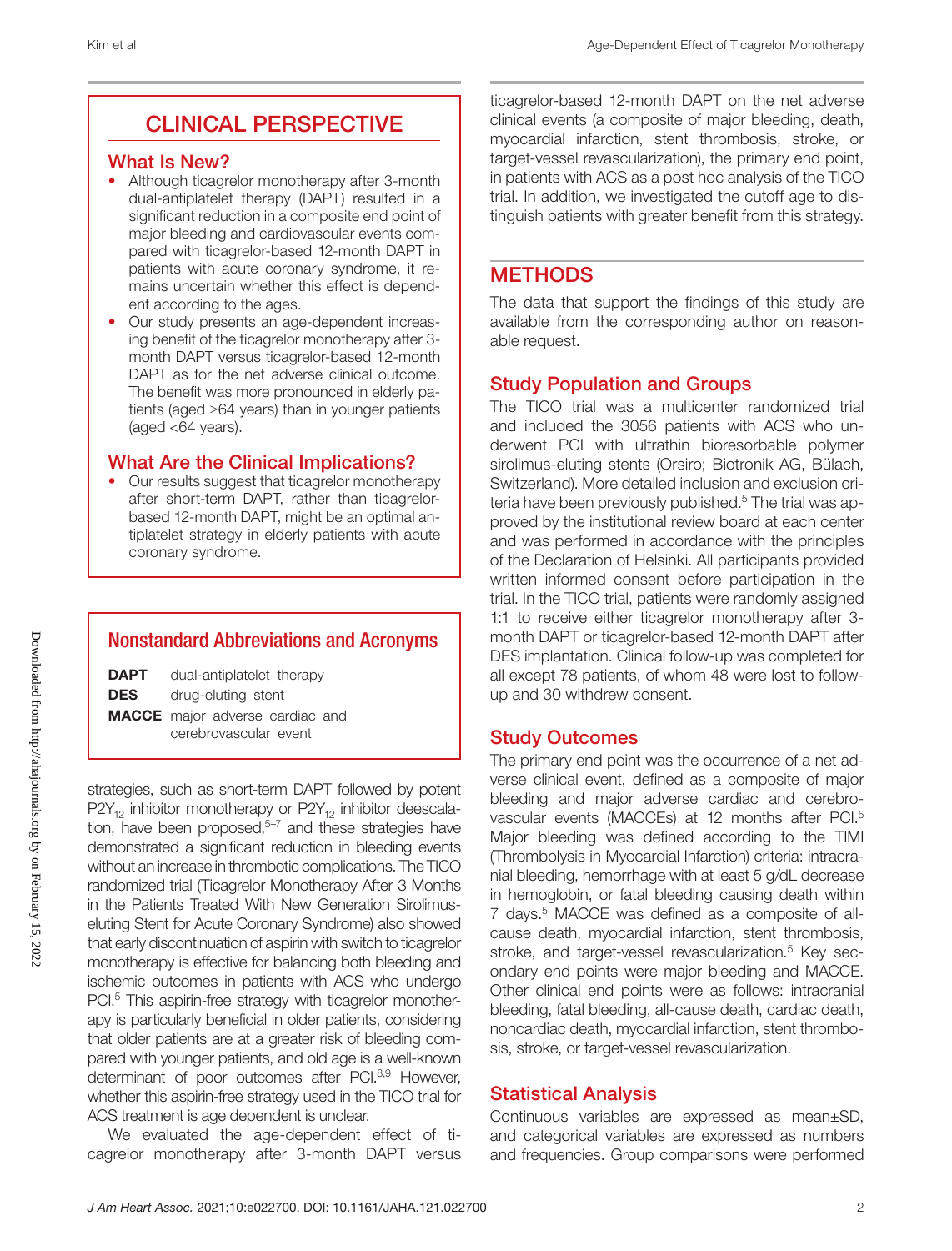using the Student *t* test, Mann-Whitney *U* test, χ2 test, or Fisher exact test. To potential nonlinear relationship between age (a continuous variable) and clinical outcomes, restricted cubic spline curves were plotted. Age-dependent analyses were performed on an intention-to-treat basis, and graphically visualized using a subpopulation treatment effect pattern plot.10 To determine the cutoff age for distinguishing patients with greater benefit from this strategy, the change point of the subpopulation age, marking the beginning of greater divergence, was selected, and serial interactions between treatment group factor and age (a continuous variable) were explored. Time-to-event data were presented using Kaplan-Meier curves, and the differences between groups were examined using the log-rank test. The treatment effect of ticagrelor monotherapy after 3 month DAPT versus ticagrelor-based 12-month DAPT between the 2 age subgroups was evaluated using an unadjusted Cox regression model. The interaction term (treatment-by-age category) was assessed using Cox regression models for the outcomes of interest. Univariate and multivariate Cox regression analyses were performed to determine predictors of primary and key secondary end points. Variables found to be significant (*P*<0.10) in univariate analysis for ticagrelor monotherapy after 3-month DAPT were included in multivariate analysis. There were no missing data for the baseline medical conditions, and the patients with missing outcome data were censored at the time of loss to follow-up. All tests were 2 sided. *P*<0.05 was considered statistically significant. Statistical analyses were performed using R Statistical Software (version 3.5.3; R Foundation for Statistical Computing, Vienna, Austria).

## **RESULTS**

## Age-Dependent Effect of Ticagrelor Monotherapy After 3-Month DAPT

The age distribution of the 3056 patients is presented in Figure 1. The median age was 61 years (interquartile range, 53–69 years). No significant differences were observed in age distribution between the 2 antiplatelet strategy groups (P=0.256). The cubic spline curves revealed that the risks of net adverse clinical events (primary end point), major bleeding, and MACCE increased with patient age (Figure 2). In the subpopulation treatment effect pattern plot, the event rate curve of the primary end point in the ticagrelor monotherapy after 3-month DAPT group and that in the ticagrelor-based 12-month DAPT group gradually diverged with age. Notably, this divergence was markedly pronounced from the subpopulation of age 64 years (Figure 3A, upper panel). Consequently, an age-dependent gradual increasing benefit of ticagrelor monotherapy after 3-month DAPT versus ticagrelor-based 12-month

DAPT for primary end point was observed, and it was more marked from the subpopulation aged 64 years with the change point (Figure 3A, lower panel). An additional exploratory analysis for interaction testing also revealed the age of 64 years as an optimal cutoff for separating age categories for the primary end point from ticagrelor monotherapy after 3-month DAPT versus ticagrelor-based 12-month DAPT. Subpopulation treatment effect pattern plots for the major bleeding and MACCE showed the similar pattern with primary end point (Figure 3B and 3C).

#### Interaction Between Age and Treatment Strategy for the Primary End Point

When the patients were categorized on the basis of the cutoff age of 64 years, 1278 (42%) patients were aged ≥64 years and 1778 (58%) patients were aged <64 years. The baseline characteristics according to the age groups and antiplatelet strategies are summarized in Table 1. No differences were found in the baseline characteristics of the ticagrelor monotherapy after 3-month DAPT and ticagrelor-based 12-month DAPT groups according to patient age. A comparison of the baseline characteristics according to age subgroups is summarized in Table S1.

Table 2 summarizes all relevant outcome data and interaction terms for ischemic and bleeding events, according to age subgroups. In patients aged ≥64 years, ticagrelor monotherapy after 3-month DAPT resulted in a significant reduction in the primary end point compared with ticagrelor-based 12-month DAPT (4.4% versus 9.0%; hazard ratio [HR], 0.49; 95% CI, 0.31– 0.76; *P*=0.002) (Table 2 and Figure 4A). However, the incidence of primary end point was not different in patients aged <64 years (Figure 4B). Moreover, a significant interaction was observed between age and treatment group (*P*=0.036) (Table 2). Three-month landmark analyses revealed that among patients aged ≥64 years, the incidence of primary end point was significantly lower in the ticagrelor monotherapy after 3-month DAPT group than in the ticagrelor-based 12-month DAPT group (HR, 0.30; 95% CI, 0.15–0.56; *P*<0.001) (Figure 4C). Among patients aged <64 years, no significant differences were found between the 2 groups for the incidence of primary end point (HR, 0.41; 95% CI, 0.32–1.60) (Figure 4D).

#### Interaction Between Age and Treatment Strategy for the Secondary End Points

For major bleeding, the incidence was significantly lower in the ticagrelor monotherapy after 3-month DAPT group than in the ticagrelor-based 12-month DAPT group among patients aged ≥64 years (*P*=0.016). However, among patients aged <64 years, it was not significantly higher in the ticagrelor monotherapy after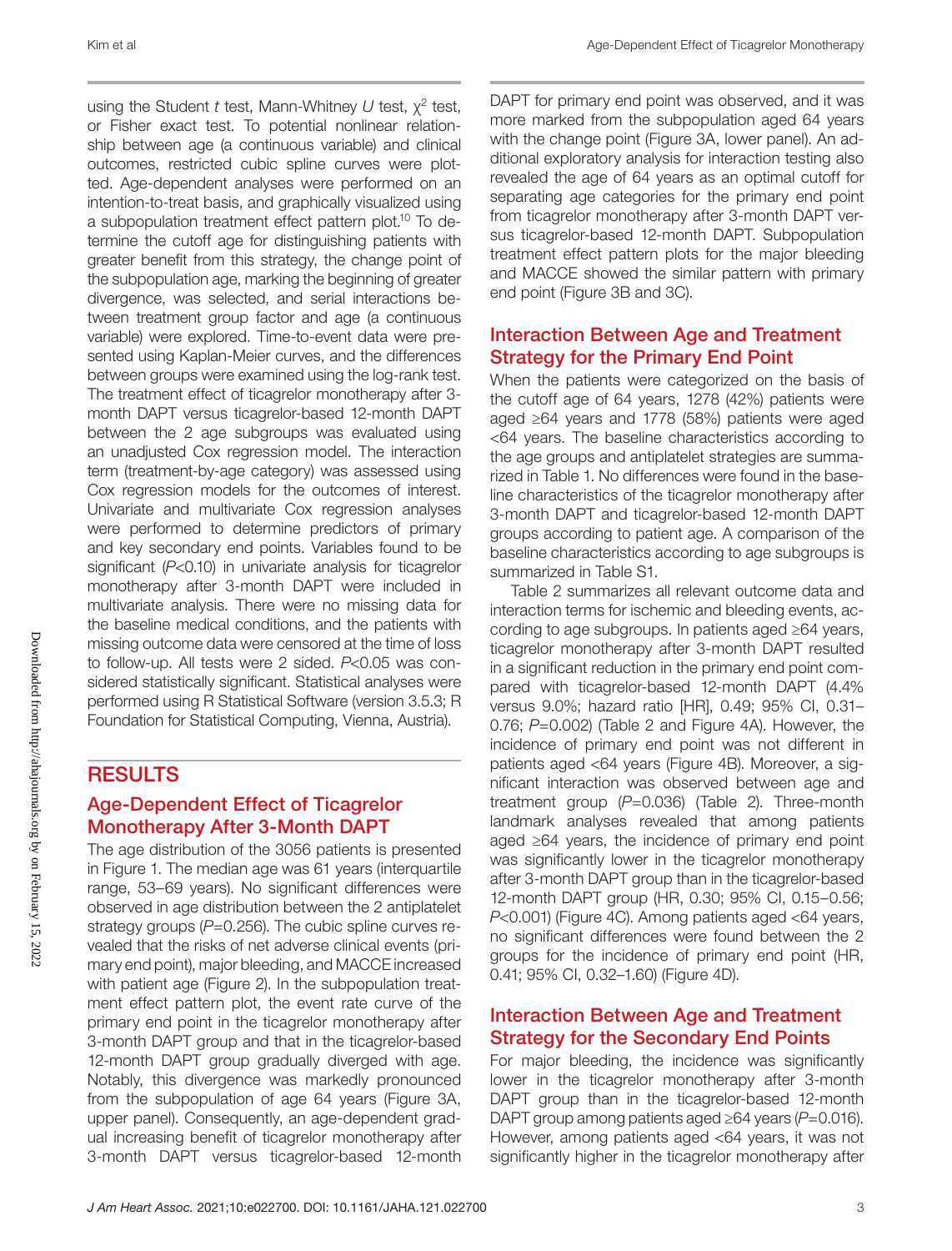

Figure 1. Distribution of age stratified by antiplatelet therapy strategies. Histogram of ticagrelor monotherapy after 3-month dual-antiplatelet therapy (DAPT) (A) and ticagrelorbased 12-month DAPT group (B).

3-month DAPT group than in the ticagrelor-based 12 month DAPT group (P=0.456). For MACCE, it was significantly lower in the ticagrelor monotherapy after 3-month DAPT group than in the ticagrelor-based 12 month DAPT group among patients aged ≥64 years (*P*=0.022). However, among patients aged <64 years, it did not differ between the 2 groups (*P*=0.878). For major bleeding or MACCE, no significant interactions were found between age and treatment strategies (*P*=0.268 and *P*=0.103, respectively).

## Predictors of Clinical Outcomes According to the Age Subgroups

Predictors of clinical outcomes according to age subgroups are shown in Tables S2 and S3. Among patients aged ≥64 years, ticagrelor monotherapy after 3-month DAPT was found to be an independent predictor of reduced risk of primary end point (HR, 0.58; 95% CI, 0.36–0.93; *P*=0.024) and major bleeding (HR, 0.49; 95% CI, 0.24–0.99; *P*=0.047). However, ticagrelor monotherapy after 3-month DAPT did not have a significant effect on either primary or key secondary end points in patients aged <64 years.

#### **DISCUSSION**

The present analysis of the TICO trial is the first dedicated analysis demonstrating the age-dependent effects of ticagrelor monotherapy after 3-month DAPT versus ticagrelor-based 12-month DAPT in patients with ACS after PCI with new-generation DES. Considering the general significant effect of patient age on clinical outcomes after PCI, our research to determine the effect of the new DAPT strategy according to age is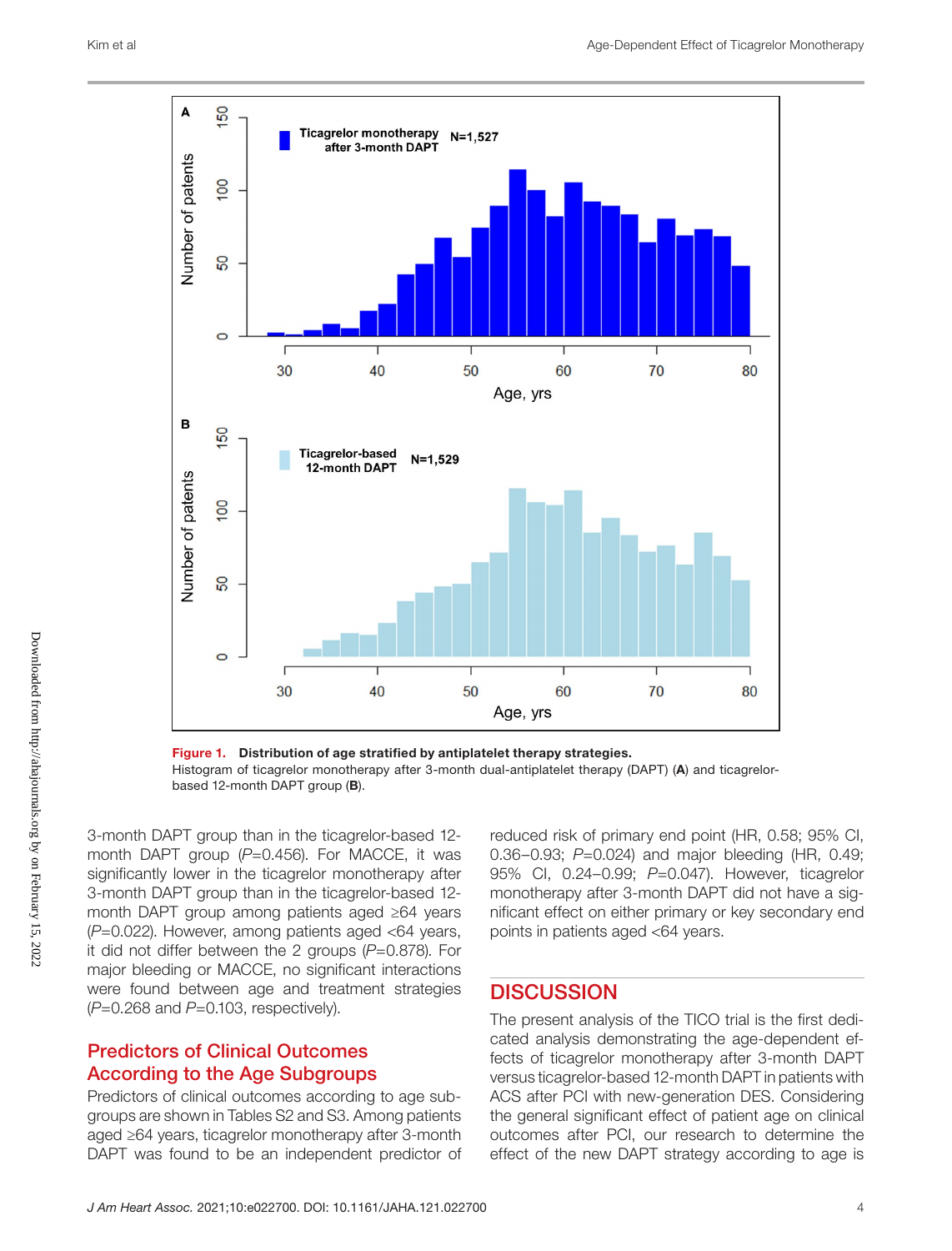



Black curve with gray area indicates unadjusted hazard ratio with 95% CI for net adverse clinical events (A), major bleeding (B), and major adverse cardiac and cerebrovascular events (MACCEs) (C).

an important study that can help establish a patienttailored DAPT strategy. The main findings of our study are as follows: (1) the incidence of net adverse clinical event, major bleeding, and MACCE increases with the age of patients with ACS; (2) the beneficial effect of reduction in a composite end point of major bleeding and cardiovascular events attributable to ticagrelor monotherapy after 3-month DAPT versus ticagrelor-based 12-month DAPT increased with patient age; (3) the net clinical benefit of ticagrelor monotherapy after 3-month DAPT was more pronounced in elderly patients (aged ≥64 years) than in younger patients (aged <64 years); and (4) multivariate analysis revealed that ticagrelor monotherapy after 3-month DAPT is an independent predictor of reduced risk of net adverse clinical event and major bleeding in elderly patients aged ≥64 years.

Although a potent  $P2Y_{12}$  inhibitor-based DAPT is currently recommended for up to 12 months in patients with ACS treated with DES, the increased bleeding risks because of prolonged DAPT and the related worse long-term outcomes raise the concerns about the use of DAPT after DES implantation for ACS.1,2 Especially, elderly patients with coexisting risk factors for bleeding who undergo PCI tend to be at a greater risk of bleeding complications.11 Advanced age has been found to be an independent predictor of bleeding and ischemic events.12–17 A recent randomized trial comparing the use of clopidogrel versus a potent  $P2Y_{12}$  inhibitor in patients aged ≥70 years with non–ST-segment–elevation ACS revealed that clopidogrel leads to fewer bleeding events without an increase in net clinical outcome compared with ticagrelor, indicating that elderly patients with ACS are particularly at great risk for bleeding.<sup>15</sup> In accordance with the previous studies in patients with ACS,<sup>16</sup> the current study demonstrated that the overall rates of bleeding and ischemic events were high in elderly patients aged ≥64 years and twice those in

patients aged <64 years. In these elderly patients, although new DAPT strategies, such as aspirin-free ticagrelor monotherapy after the short-term phase that promotes the balance between bleeding and ischemic events, may be more appropriate for reducing adverse events, clinical evidence is lacking. Furthermore, investigating age-dependent effects of new DAPT strategies is necessary, considering the high prevalence of early termination of DAPT or switching of  $P2Y_{12}$  inhibitors in elderly patients in the real world.<sup>17</sup>

Although it still remains uncertain which single antiplatelet therapy is most effective and safe after short-term DAPT, short-term DAPT followed by aspirin monotherapy had a higher incidence of myocardial infarction driven by spurt of events just after DAPT cessation, as indicated in the SMART-DATE trial (6- Versus 12-Month or Longer Dual Antiplatelet Therapy After Percutaneous Coronary Intervention in Patients With Acute Coronary Syndrome) among the patients with ACS.<sup>18</sup> In the STOPDAPT-2 trial (Short and Optimal Duration of Dual Antiplatelet Therapy After Everolimus-Eluting Cobalt-Chromium Stent), clopidogrel monotherapy after short-term DAPT increased the tendency, although not statistically significant, of myocardial infarction.19 For clopidogrel monotherapy after short-term DAPT, there was a decreased response to clopidogrel attributable to genetic polymorphisms, particularly in patients with ACS.<sup>20</sup> Meanwhile, ticagrelor has superior pharmacodynamic effects over clopidogrel, regardless of the differences in genotype. The ticagrelor monotherapy after short-term DAPT improved bleeding outcomes without increasing the risk of ischemic events after DAPT termination in recent trials.<sup>5,6,21</sup> Hence, potent  $P2Y_{12}$  inhibitor-based monotherapy after shortterm DAPT may be a good option without increasing both bleeding and ischemic risks in patients with ACS and high bleeding risk, such as elderly patients.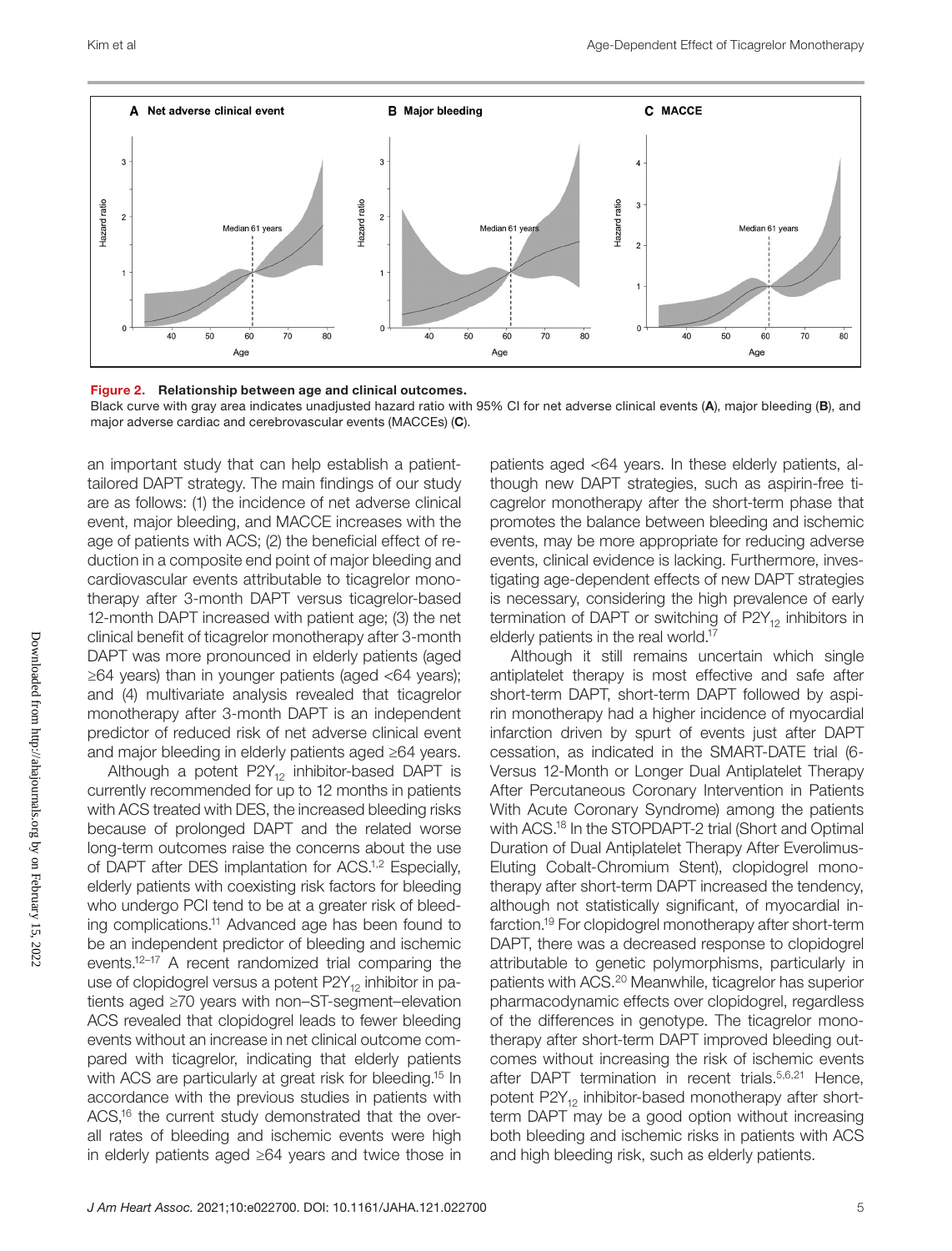

Figure 3. Subpopulation treatment effect pattern plot for treatment group and age.

Event rate of the clinical end points of the 2 treatment groups and subpopulation treatment effect pattern plot hazard ratio (HR) for net adverse clinical events (A), major bleeding (B), and major adverse cardiac and cerebrovascular events (MACCEs) (C). The red line represents the HRs, and the dotted lines represent the 95% CI. The supremum *P* value denotes the interaction term derived from subpopulation treatment effect pattern plot analysis. DAPT indicates dual-antiplatelet therapy.

In the present post hoc analysis of the TICO trial, although ticagrelor monotherapy after 3-month DAPT was found to be an effective and safe strategy that could replace ticagrelor-based 12-month DAPT in all age groups, the potential benefits of ticagrelor monotherapy were not uniform in all age groups. The effect of ticagrelor monotherapy on net clinical benefit tended to increase with patient age, and it was more pronounced in elderly patients aged ≥64 years. In particular, among the patients aged ≥64 years, the ticagrelor monotherapy after 3-month DAPT group showed lower occurrence of MACCE as well as bleeding events than the ticagrelor-based 12-month DAPT group. Although the precise mechanism of simultaneous reduction of both bleeding and ischemic events is unclear, it is postulated that ischemia can also be promoted by both overt and covert bleeding events because of a decrease in relative oxygen-carrying capacity, which causes hypotension and induces ischemia and severe arrhythmias, and discontinuation of antithrombotic drugs to manage bleeding.22,23 According to other studies evaluating the optimal antiplatelet or antithrombotic strategies, a similar trend of simultaneous reduction of both bleeding and ischemic event was also observed.<sup>24-27</sup> Therefore, although direct association with overt bleeding-related events and MACCE was not observed because of relatively small event numbers in our data, bleeding reduction strategy of ticagrelor monotherapy versus ticagrelor-based DAPT may be an optimal strategy for

both bleeding and ischemic event, especially in fragile elderly patients. Elderly patients have high risks of both bleeding and ischemia and, therefore, it could be more important to achieve a balance between bleeding and ischemic risks than to focus on either side. Given the fact that elderly patients represent the fast-growing patient subgroup undergoing PCI these days, our results show the evidence of the efficacy of the novel ticagrelor monotherapy, especially for high-risk patients of advanced age. Furthermore, a large-scale long-term clinical trial in elderly patients is required to definitively address and generalize the efficacy of ticagrelor monotherapy with short-term DAPT in these patients.

#### Limitations

Our study has several limitations. First, because this was a post hoc analysis to determine the effect of age on treatment efficacy, the age group obtained by post hoc analysis was not specifically powered for the primary or key secondary outcomes. Therefore, our findings need to be interpreted only in the context of hypothesis generation. Second, because the TICO trial was an open-label study in which the investigator and patient were not masked, there might be some possibility that residual bias and confounding factors have influenced the conclusion. Third, the TICO trial excluded patients aged >80 years. Elderly patients in this study included only those aged 64 to 80 years; generalization of findings to very elderly patients (aged >80 years)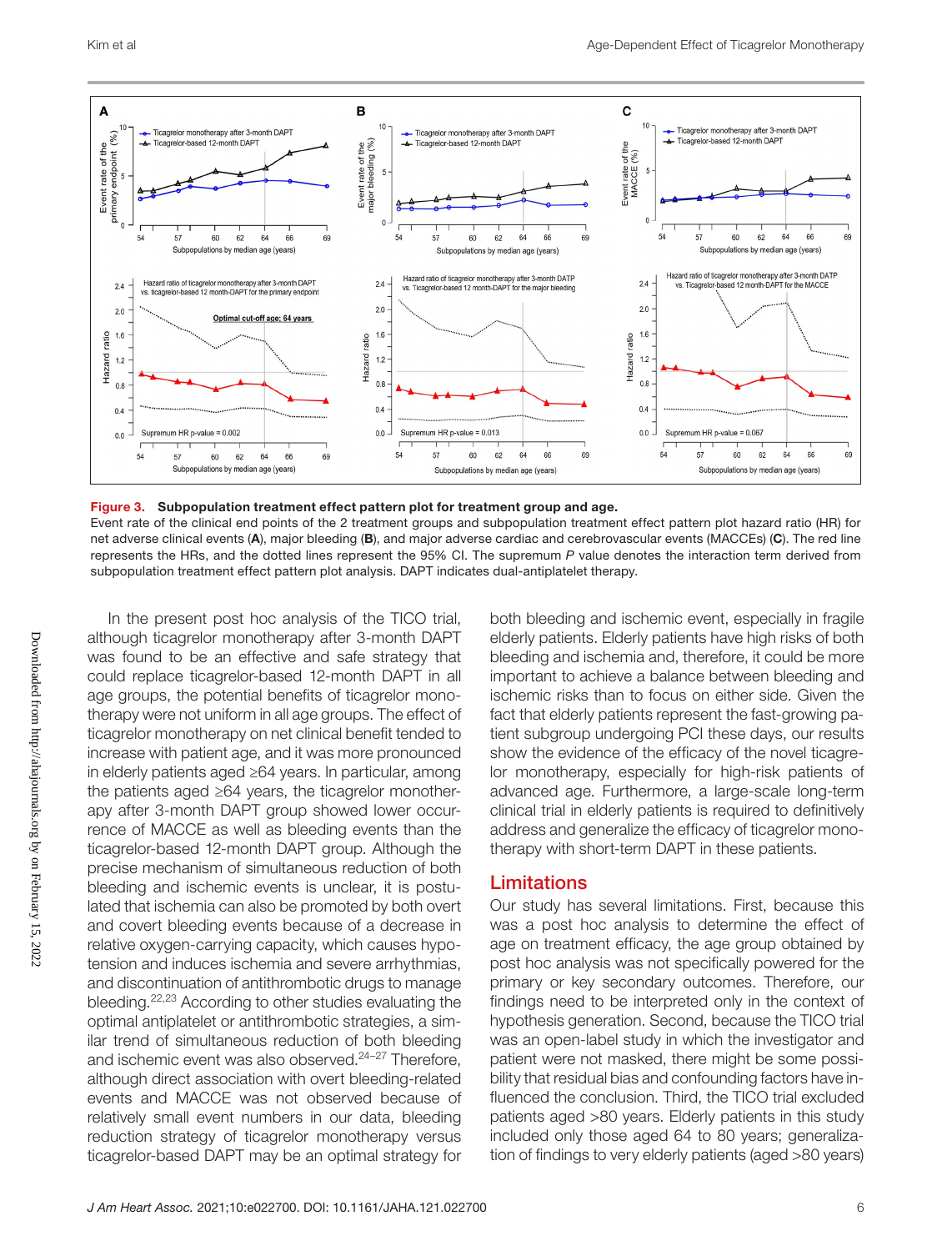|                                       | Patients aged $\geq$ 64 y (n=1278)                     |                                                    |         | Patients aged <64 y (n=1778)                           |                                         |         |                      |
|---------------------------------------|--------------------------------------------------------|----------------------------------------------------|---------|--------------------------------------------------------|-----------------------------------------|---------|----------------------|
| Characteristics                       | Ticagrelor monotherapy after 3-mo<br>$(n=635)$<br>DAPT | Ticagrelor-based 12-mo<br>$(n=643)$<br><b>DAPT</b> | P value | Ticagrelor monotherapy after 3-mo<br>$(n=892)$<br>DAPT | Ticagrelor-based 12-<br>mo DAPT (n=886) | P value | P value <sup>*</sup> |
| Age, y                                | $71.2 + 4.8$                                           | $71.4 + 4.8$                                       | 0.477   | 53.2±6.9                                               | 53.7±7.1                                | 0.150   | 0.001                |
| Body mass index, kg/m <sup>2</sup>    | $24.1 + 3.1$                                           | $24.2 + 3.1$                                       | 0.860   | $25.5 + 3.1$                                           | $25.5 + 3.4$                            | 0.938   | 0.001                |
| Women                                 | 209 (32.9)                                             | 216 (33.6)                                         | 0.843   | 114(12.8)                                              | 89 (10.0)                               | 0.082   | 0.001                |
| Hypertension                          | 383 (60.3)                                             | 401 (62.4)                                         | 0.487   | 377 (42.3)                                             | 380 (42.9)                              | 0.827   | 0.001                |
| Dyslipidemia                          | 359 (56.5)                                             | 378 (58.8)                                         | 0.449   | 565 (63.3)                                             | 544 (61.4)                              | 0.426   | 0.010                |
| <b>Diabetes</b>                       | 203 (32.0)                                             | 223 (34.7)                                         | 0.332   | 215 (24.1)                                             | 194 (21.9)                              | 0.294   | 0.001                |
| Current smoker                        | 122(19.2)                                              | 146 (22.7)                                         | 0.143   | 433 (48.5)                                             | 441 (49.8)                              | 0.637   | 0.001                |
| Chronic kidney disease                | 166 (26.1)                                             | 201 (31.3)                                         | 0.050   | 126(14.1)                                              | 127(14.3)                               | 0.954   | < 0.001              |
| Prior PC                              | 72(11.3)                                               | 74 (11.5)                                          | 0.994   | 63 (7.1)                                               | 53 (6.0)                                | 0.408   | 0.001                |
| Prior stroke                          | 43 (6.8)                                               | 44 (6.8)                                           | 1.000   | 17(1.9)                                                | 22 (2.5)                                | 0.504   | 0.001                |
| Prior myocardial infarction           | 29 (4.6)                                               | 29(4.5)                                            | 1.000   | 35 (3.9)                                               | 20 (2.3)                                | 0.058   | 0.046                |
| Prior CABG                            | 6(0.9)                                                 | 9(1.4)                                             | 0.621   | 2(0.2)                                                 | 1(0.1)                                  | 1.000   | 0.001                |
| Clinical presentation                 |                                                        |                                                    | 0.555   |                                                        |                                         | 0.015   | < 0.001              |
| Unstable angina                       | 215 (33.9)                                             | 230 (35.8)                                         |         | 227 (25.4)                                             | 254 (28.7)                              |         |                      |
| <b>NSTEMI</b>                         | 218 (34.3)                                             | 226 (35.1)                                         |         | 321 (36.0)                                             | 262 (29.6)                              |         |                      |
| <b>STEMI</b>                          | 202 (31.8)                                             | 187 (29.1)                                         |         | 344 (38.6)                                             | 370 (41.8)                              |         |                      |
| $\%$<br>Ejection fraction,            | 54.6±12.1                                              | 54.5±13.1                                          | 0.972   | 54.7±11.6                                              | $54.5 \pm 11.6$                         | 0.790   | 0.900                |
| Transradial approach                  | 352 (55.4)                                             | 368 (57.2)                                         | 0.554   | 485 (54.4)                                             | 493 (55.6)                              | 0.623   | 0.488                |
| Multivessel diseases                  | 395 (62.2)                                             | 411 (63.9)                                         | 0.564   | 447 (50.1)                                             | 450 (50.8)                              | 0.812   | 0.001                |
| Multilesion intervention              | 132 (20.8)                                             | 148 (23.0)                                         | 0.370   | 174 (19.5)                                             | 164 (18.5)                              | 0.635   | 0.055                |
| Total no. of stents per<br>patients   | $1.4 \pm 0.7$                                          | $1.4 \pm 0.7$                                      | 0.844   | $1.4 \pm 0.7$                                          | $1.3 + 0.6$                             | 0.858   | 0.118                |
| Total stent length per<br>patient, mm | $35.3 + 20.5$                                          | $35.4 + 21.6$                                      | 0.901   | $34.0 + 20.5$                                          | $34.6 + 19.9$                           | 0.550   | 0.174                |
| Stent diameter, mm                    | $3.1 + 0.4$                                            | $3.1 + 0.4$                                        | 0.427   | $3.2 + 0.5$                                            | $3.2 \pm 0.4$                           | 0.501   | 0.001                |

*J Am Heart Assoc.* 2021;10:e022700. DOI: 10.1161/JAHA.121.022700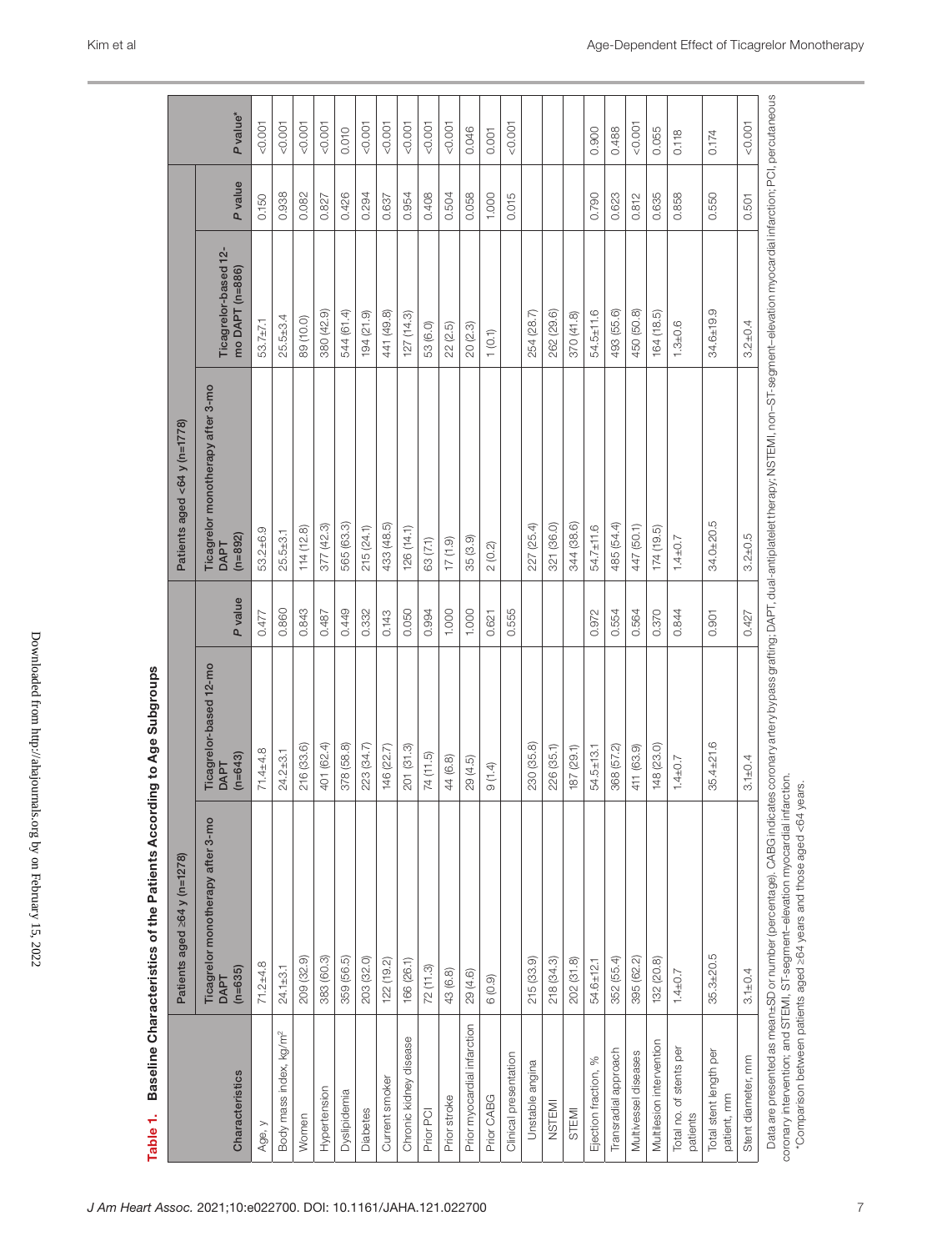| Clinical Outcomes at 1 Year According to Age<br>Table 2.                                                                                                                                                                                                                                                                                                                                                                            |                         | Subgroups                                          |                                         |                          |         |                            |
|-------------------------------------------------------------------------------------------------------------------------------------------------------------------------------------------------------------------------------------------------------------------------------------------------------------------------------------------------------------------------------------------------------------------------------------|-------------------------|----------------------------------------------------|-----------------------------------------|--------------------------|---------|----------------------------|
| Clinical outcomes                                                                                                                                                                                                                                                                                                                                                                                                                   | Subgroups of<br>ages, y | Ticagrelor monotherapy after<br>3-mo DAPT (n=1527) | Ticagrelor-based 12-mo<br>DAPT (n=1529) | Hazard ratio (95%<br>Cl) | P value | P value for<br>interaction |
| Primary end point                                                                                                                                                                                                                                                                                                                                                                                                                   |                         |                                                    |                                         |                          |         |                            |
| Net adverse clinical event                                                                                                                                                                                                                                                                                                                                                                                                          | 584                     | 31(3.5)                                            | 31(3.5)                                 | $1.00(0.61 - 1.64)$      | 0.985   | 0.036                      |
|                                                                                                                                                                                                                                                                                                                                                                                                                                     | $\geq 64$               | 28 (4.4)                                           | 58 (9.0)                                | $0.49(0.31 - 0.76)$      | 0.002   |                            |
| Key secondary end points                                                                                                                                                                                                                                                                                                                                                                                                            |                         |                                                    |                                         |                          |         |                            |
| Major bleeding                                                                                                                                                                                                                                                                                                                                                                                                                      | < 64                    | 13(1.5)                                            | $(6.1)$ $17$                            | $0.76(0.37 - 1.56)$      | 0.456   | 0.268                      |
|                                                                                                                                                                                                                                                                                                                                                                                                                                     | $\geq 64$               | 12(1.9)                                            | 28 (4.4)                                | $0.43(0.22 - 0.85)$      | 0.016   |                            |
| Major adverse cardiac and cerebrovascular                                                                                                                                                                                                                                                                                                                                                                                           | 504                     | 18 (2.0)                                           | 17(1.9)                                 | $1.05(0.54 - 2.04)$      | 0.878   | 0.103                      |
| events                                                                                                                                                                                                                                                                                                                                                                                                                              | $\geq 64$               | 17(2.7)                                            | 34(5.3)                                 | $0.51(0.28 - 0.91)$      | 0.022   |                            |
| Other clinical end points                                                                                                                                                                                                                                                                                                                                                                                                           |                         |                                                    |                                         |                          |         |                            |
| Intracranial bleeding                                                                                                                                                                                                                                                                                                                                                                                                               | < 64                    | 2(0.2)                                             | 1(0.1)                                  | $1.99(0.18 - 21.97)$     | 0.574   | 0.429                      |
|                                                                                                                                                                                                                                                                                                                                                                                                                                     | $\geq 64$               | 1(0.2)                                             | 2(0.3)                                  | $0.51(0.05 - 5.60)$      | 0.580   |                            |
| Fatal bleeding                                                                                                                                                                                                                                                                                                                                                                                                                      | < 64                    | $\circ$                                            | 1(0.1)                                  | ŧ.                       |         |                            |
|                                                                                                                                                                                                                                                                                                                                                                                                                                     | $\geq 64$               | $\circ$                                            | 1(0.2)                                  | ÷                        |         |                            |
| All-cause death                                                                                                                                                                                                                                                                                                                                                                                                                     | < 64                    | 6(0.7)                                             | 6(0.7)                                  | $1.00(0.32 - 3.09)$      | 0.995   | 0.467                      |
|                                                                                                                                                                                                                                                                                                                                                                                                                                     | $\geq 64$               | 10(1.6)                                            | 17(2.6)                                 | $0.60(0.27 - 1.31)$      | 0.197   |                            |
| Cardiac death                                                                                                                                                                                                                                                                                                                                                                                                                       | < 64                    | 2(0.2)                                             | 3(0.3)                                  | $0.66(0.11 - 3.98)$      | 0.654   | 0.878                      |
|                                                                                                                                                                                                                                                                                                                                                                                                                                     | $\geq 64$               | (0.8)<br>LO                                        | 9(1.4)                                  | $0.56(0.19 - 1.68)$      | 0.304   |                            |
| Noncardiac death                                                                                                                                                                                                                                                                                                                                                                                                                    | < 64                    | 4(0.5)                                             | 3(0.3)                                  | $1.33(0.30 - 5.93)$      | 0.711   | 0.441                      |
|                                                                                                                                                                                                                                                                                                                                                                                                                                     | $\geq 64$               | 5(0.8)                                             | 8(1.2)                                  | $0.64(0.21 - 1.95)$      | 0.428   |                            |
| Myocardial infarction                                                                                                                                                                                                                                                                                                                                                                                                               | < 64                    | 3(0.3)                                             | 5(0.6)                                  | $0.60(0.14 - 2.49)$      | 0.479   | 0.877                      |
|                                                                                                                                                                                                                                                                                                                                                                                                                                     | $\geq 64$               | 3(0.5)                                             | 6(0.9)                                  | $0.51(0.13 - 2.04)$      | 0.340   |                            |
| Stent thrombosis, definite or probable                                                                                                                                                                                                                                                                                                                                                                                              | < 64                    | 2(0.2)                                             | 2(0.2)                                  | $1.00(0.14 - Z.07)$      | 0.997   | 0.590                      |
|                                                                                                                                                                                                                                                                                                                                                                                                                                     | $\geq 64$               | 4(0.6)                                             | 2(0.3)                                  | 2.03 (0.37-11.09)        | 0.413   |                            |
| Stroke                                                                                                                                                                                                                                                                                                                                                                                                                              | < 64                    | 6(0.7)                                             | 4(0.5)                                  | $1.49(0.42 - 5.29)$      | 0.535   | 0.111                      |
|                                                                                                                                                                                                                                                                                                                                                                                                                                     | $\geq 64$               | 2(0.3)                                             | 7(1.1)                                  | $0.29(0.06 - 1.39)$      | 0.122   |                            |
| Target-vessel revascularization                                                                                                                                                                                                                                                                                                                                                                                                     | < 64                    | 2(0.2)                                             | 3(0.3)                                  | $0.66(0.11 - 3.96)$      | 0.650   | 0.984                      |
|                                                                                                                                                                                                                                                                                                                                                                                                                                     | $\geq 64$               | 2(0.3)                                             | 3(0.5)                                  | $0.68(0.11 - 4.06)$      | 0.672   |                            |
| Data are presented as numbers (event rates, %). Event rates were calculated using Kaplan-Meier estimates. The cutoff age of 64 years was derived from the subpopulation treatment effect pattern plot where the<br>effect of ticagrelor monotherapy after 3-month DAPT vs ticagrelor-based 12-month DAPT on the net adverse clinical event was markedly pronounced with the change point. DAPT indicates dual-antiplatelet therapy. |                         |                                                    |                                         |                          |         |                            |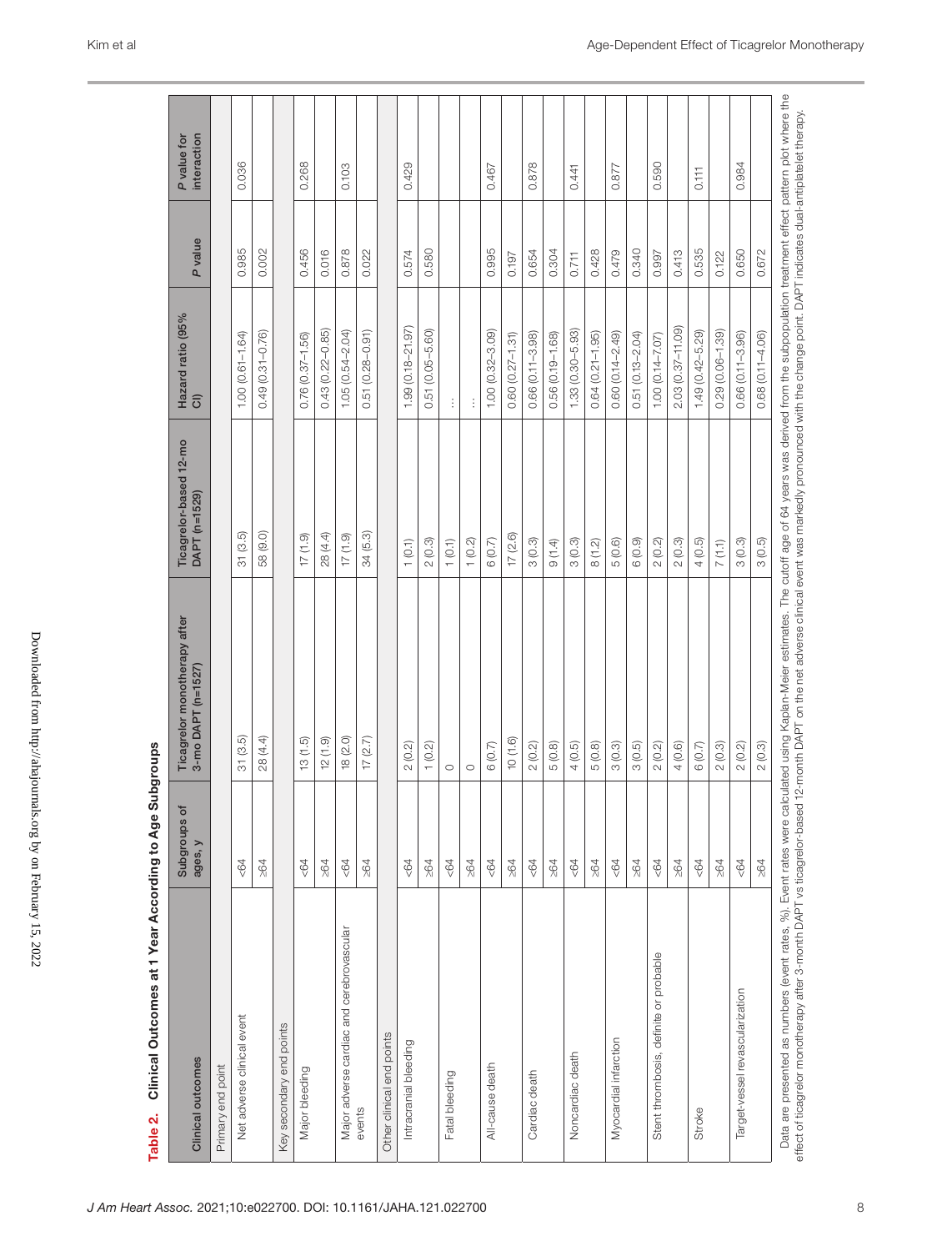

#### Figure 4. Kaplan-Meier curves for the primary end point according to age groups.

Ticagrelor monotherapy after 3-month dual-antiplatelet therapy (DAPT) significantly reduced the incidence of primary end point compared with ticagrelor-based 12 month-DAPT in patients aged ≥64 years (A), unlike in patients aged <64 years (B). These findings are consistent with those of landmark analyses in patients aged ≥64 years (C) and those aged <64 years (D). HR indicates hazard ratio; and PCI, percutaneous coronary intervention.

should made with caution. Fourth, some patients with high bleeding risk strongly associated with old age were excluded from the study, which might have affected the overall results. Further large-scale studies, including patients of various age groups with minimal limitations, are required. Finally, because the TICO trial was performed exclusively in patients who underwent ultrathin sirolimus-eluting stent implantation, our results should be interpreted cautiously for the general population treated with other DESs.

## **CONCLUSIONS**

The age-dependent increase in the benefit of ticagrelor monotherapy after 3-month DAPT versus ticagrelorbased 12-month DAPT was observed, and the beneficial treatment effect of this strategy tends to be remarkable in elderly patients aged ≥64 years. These results suggest that ticagrelor monotherapy after shortterm DAPT, rather than ticagrelor-based 12-month

DAPT, might be a more suitable antiplatelet strategy in elderly patients with ACS who implanted bioabsorbable polymer sirolimus-eluting stents.

#### ARTICLE INFORMATION

Received June 1, 2021; accepted November 8, 2021.

#### Affiliations

Division of Cardiology, Department of Internal Medicine, Sanggye Paik Hospital, Inje University College of Medicine, Seoul, Korea (B.G.K.); and Division of Cardiology, Department of Internal Medicine, Severance Cardiovascular Hospital, Yonsei University College of Medicine, Seoul, Korea (S.H., B.K., S.L., C.A., D.S., J.K., Y.K., D.C., M.H., Y.J.).

#### Sources of Funding

This work was supported by the Cardiovascular Research Center, Seoul, South Korea.

#### **Disclosures**

None.

#### Supplemental Material

Tables S1–S3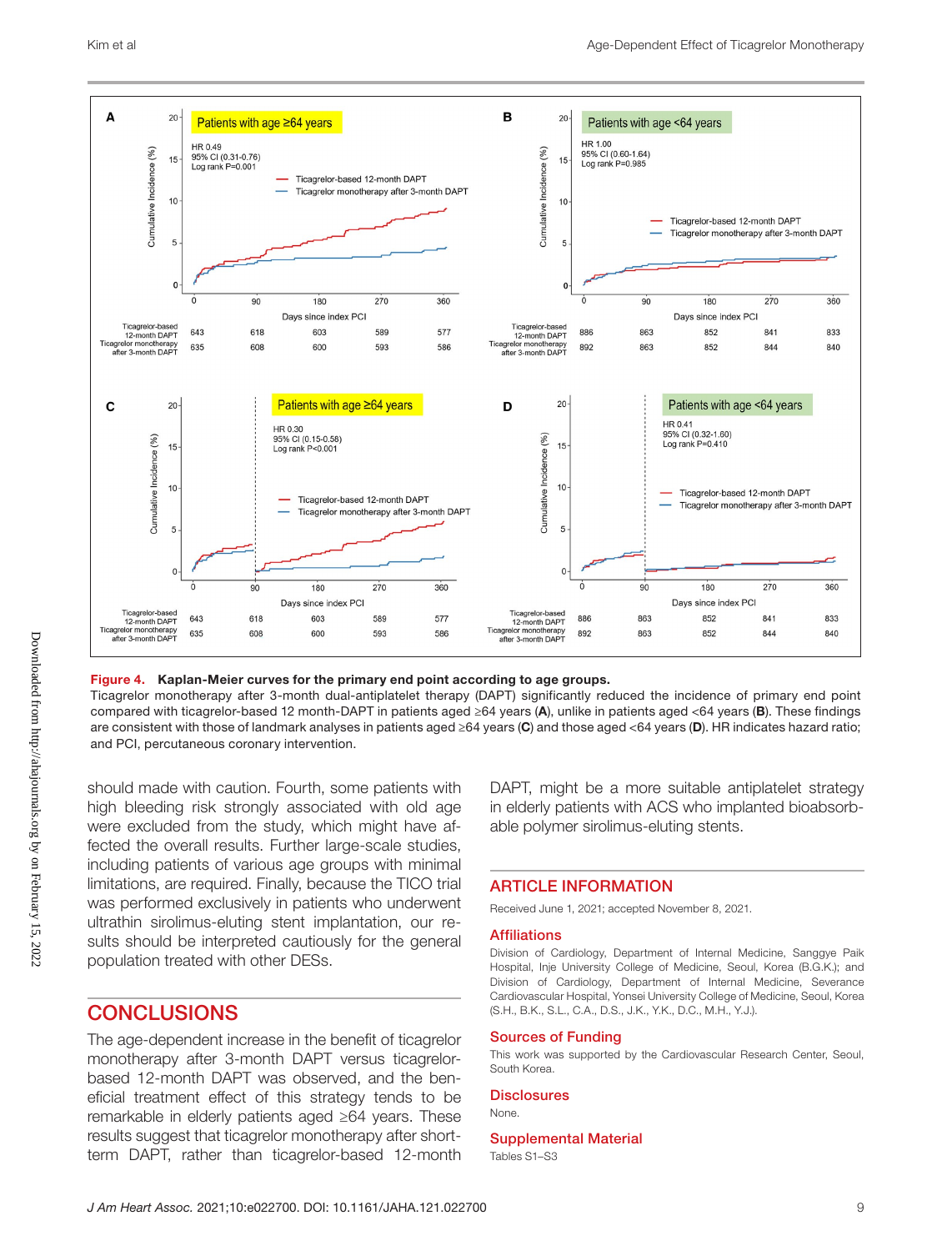#### **REFERENCES**

- 1. Amsterdam EA, Wenger NK, Brindis RG, Casey DE Jr, Ganiats TG, Holmes DR Jr, Jaffe AS, Jneid H, Kelly RF, Kontos MC, et al. 2014 AHA/ACC guideline for the management of patients with non-STelevation acute coronary syndromes: executive summary: a report of the American College of Cardiology/American Heart Association Task Force on Practice Guidelines. *Circulation*. 2014;130:2354–2394. doi: [10.1161/CIR.0000000000000133](https://doi.org/10.1161/CIR.0000000000000133)
- 2. Roffi M, Patrono C, Collet J-P, Mueller C, Valgimigli M, Andreotti F, Bax JJ, Borger MA, Brotons C, Chew DP, et al. 2015 ESC guidelines for the management of acute coronary syndromes in patients presenting without persistent ST-segment elevation: Task Force for the management of acute coronary syndromes in patients presenting without persistent ST-segment elevation of the European Society of Cardiology (ESC). *Eur Heart J*. 2016;37:267–315. doi: [10.1093/eurheartj/ehv320](https://doi.org/10.1093/eurheartj/ehv320)
- 3. Antman EM, Wiviott SD, Murphy SA, Voitk J, Hasin Y, Widimsky P, Chandna H, Macias W, McCabe CH, Braunwald E. Early and late benefits of prasugrel in patients with acute coronary syndromes undergoing percutaneous coronary intervention: a TRION-TIMI 38 (trial to assess improvement in therapeutic outcomes by optimizing platelet inhibition with prasugrel-thrombolysis in myocardial infarction) analysis. *J Am Coll Cardiol*. 2008;51:2028–2033. doi: [10.1016/j.jacc.2008.04.002](https://doi.org/10.1016/j.jacc.2008.04.002)
- 4. Becker RC, Bassand JP, Budaj A, Wojdyla DM, James SK, Cornel JH, French J, Held C, Horrow J, Husted S, et al. Bleeding complications with the P2Y12 receptor antagonists clopidogrel and ticagrelor in the platelet inhibition and patient outcomes (PLATO) trial. *Eur Heart J*. 2011;32:2933–2944. doi: [10.1093/eurheartj/ehr422](https://doi.org/10.1093/eurheartj/ehr422)
- 5. Kim B-K, Hong S-J, Cho Y-H, Yun KH, Kim YH, Suh Y, Cho JY, Her A-Y, Cho S, Jeon DW, et al. Effect of ticagrelor monotherapy vs ticagrelor with aspirin on major bleeding and cardiovascular events in patients with acute coronary syndrome: the TICO randomized clinical trial. *JAMA*. 2020;323:2407–2416. doi: [10.1001/jama.2020.7580](https://doi.org/10.1001/jama.2020.7580)
- 6. Vranckx P, Valgimigli M, Jüni P, Hamm C, Steg PG, Heg D, van Es GA, McFadden EP, Onuma Y, van Meijeren C, et al. Ticagrelor plus aspirin for 1 month, followed by ticagrelor monotherapy for 23 months vs aspirin plus clopidogrel or ticagrelor for 12 months, followed by aspirin monotherapy for 12 months after implantation of a drug-eluting stent: a multicentre, open-label, randomised superiority trial. *Lancet*. 2018;392:940–949. doi: [10.1016/S0140-6736\(18\)31858-0](https://doi.org/10.1016/S0140-6736(18)31858-0)
- 7. Kim H-S, Kang J, Hwang D, Han J-K, Yang H-M, Kang H-J, Koo B-K, Rhew JY, Chun K-J, Lim Y-H, et al. Prasugrel-based de-escalation of dual antiplatelet therapy after percutaneous coronary intervention in patients with acute coronary syndrome (HOST-REDUCE-POLYTECH-ACS): an open-label, multicentre, non-inferiority randomised trial. *Lancet*. 2020;396:1079–1089. doi: [10.1016/S0140-6736\(20\)31791-8](https://doi.org/10.1016/S0140-6736(20)31791-8)
- 8. Yan RT, Yan AT, Tan M, Chow CM, Fitchett DH, Ervin FL, Cha JY, Langer A, Goodman SG; Canadian Acute Coronary Syndromes Registry Investigators. Age-related differences in the management and outcome of patients with acute coronary syndromes. *Am Heart J*. 2006;151:352– 359. doi: [10.1016/j.ahj.2005.03.039](https://doi.org/10.1016/j.ahj.2005.03.039)
- 9. Lopes RD, Alexander KP, Manoukian SV, Bertrand ME, Feit F, White HD, Pollack CV Jr, Hoekstra J, Gersh BJ, Stone GW, et al. Advanced age, antithrombotic strategy, and bleeding in non-ST-segment elevation acute coronary syndromes: results from the ACUITY (Acute Catheterization and Urgent Intervention Triage Strategy) trial. *J Am Coll Cardiol*. 2009;53:1021–1030. doi: [10.1016/j.jacc.2008.12.021](https://doi.org/10.1016/j.jacc.2008.12.021)
- 10. Bonetti M, Gelber RD. Patterns of treatment effects in subsets of patients in clinical trials. *Biostatistics*. 2004;5:465–481. doi: [10.1093/biost](https://doi.org/10.1093/biostatistics/kxh002) [atistics/kxh002](https://doi.org/10.1093/biostatistics/kxh002)
- 11. Feldman DN, Gade CL, Slotwiner AJ, Parikh M, Bergman G, Wong SC, Minutello RM; New York State Angioplasty Registry. Comparison of outcomes of percutaneous coronary interventions in patients of three age groups (<60, 60 to 80, and >80 years) (from the New York State Angioplasty Registry). *Am J Cardiol*. 2006;98:1334–1339.
- 12. Costa F, van Klaveren D, James S, Heg D, Räber L, Feres F, Pilgrim T, Hong M-K, Kim H-S, Colombo A, et al. Derivation and validation of the predicting bleeding complications in patients undergoing stent implantation and subsequent dual antiplatelet therapy (PRECISE-DAPT) score: a pooled analysis of individual-patient datasets from clinical trials. *Lancet*. 2017;389:1025–1034. doi: [10.1016/S0140-6736\(17\)30397-5](https://doi.org/10.1016/S0140-6736(17)30397-5)
- 13. Baber U, Mehran R, Giustino G, Cohen DJ, Henry TD, Sartori S, Ariti C, Litherland C, Dangas G, Gibson CM, et al. Coronary thrombosis and major bleeding after PCI with drug-eluting stents: risk scores

from PARIS. *J Am Coll Cardiol*. 2016;67:2224–2234. doi: [10.1016/j.](https://doi.org/10.1016/j.jacc.2016.02.064) [jacc.2016.02.064](https://doi.org/10.1016/j.jacc.2016.02.064)

- 14. Granger CB, Goldberg RJ, Dabbous O, Pieper KS, Eagle KA, Cannon CP, Van De Werf F, Avezum A, Goodman SG, Flather MD, et al. Predictors of hospital mortality in the global registry of acute coronary events. *Arch Intern Med*. 2003;163:2345–2353. doi: [10.1001/archi](https://doi.org/10.1001/archinte.163.19.2345) [nte.163.19.2345](https://doi.org/10.1001/archinte.163.19.2345)
- 15. Gimbel M, Qaderdan K, Willemsen L, Hermanides R, Bergmeijer T, de Vrey E, Heestermans T, Tjon Joe Gin M, Waalewijn R, Hofma S, et al. Clopidogrel versus ticagrelor or prasugrel in patients aged 70 years or older with non-ST-elevation acute coronary syndrome (POPular AGE): the randomised, open-label, non-inferiority trial. *Lancet*. 2020;395:1374– 1381. doi: [10.1016/S0140-6736\(20\)30325-1](https://doi.org/10.1016/S0140-6736(20)30325-1)
- 16. Sibbing D, Gross L, Trenk D, Jacobshagen C, Geisler T, Hadamitzky M, Merkely B, Kiss RG, Komócsi A, Parma R, et al. Age and outcomes following guided de-escalation of antiplatelet treatment in acute coronary syndrome patients undergoing percutaneous coronary intervention: results from the randomized TROPICAL-ACS trial. *Eur Heart J*. 2018;39:2749–2758. doi: [10.1093/eurheartj/ehy332](https://doi.org/10.1093/eurheartj/ehy332)
- 17. De Luca L, D'Ascenzo F, Musumeci G, Saia F, Parodi G, Varbella F, Marchese A, De Servi S, Berti S, Bolognese L. Incidence and outcome of switching of oral platelet P2Y12 receptor inhibitors in patients with acute coronary syndromes undergoing percutaneous coronary intervention: the SCOPE registry. *EuroIntervention*. 2017;13:459–466. doi: [10.4244/EIJ-D-17-00092](https://doi.org/10.4244/EIJ-D-17-00092)
- 18. Hahn J-Y, Song YB, Oh J-H, Cho D-K, Lee JB, Doh J-H, Kim S-H, Jeong J-O, Bae J-H, Kim B-O, et al. 6-Month versus 12-month or longer dual antiplatelet therapy after percutaneous coronary intervention in patients with acute coronary syndrome (SMART-DATE): a randomised, open-label, non-inferiority trial. *Lancet*. 2018;391:1274–1284. doi: [10.1016/S0140-6736\(18\)30493-8](https://doi.org/10.1016/S0140-6736(18)30493-8)
- 19. Watanabe H, Domei T, Morimoto T, Natsuaki M, Shiomi H, Toyota T, Ohya M, Suwa S, Takagi K, Nanasato M, et al. Effect of 1-month dual antiplatelet therapy followed by clopidogrel vs 12-month dual antiplatelet therapy on cardiovascular and bleeding events in patients receiving PCI: the STOPDAPT-2 randomized clinical trial. *JAMA*. 2019;321:2414– 2427. doi: [10.1001/jama.2019.8145](https://doi.org/10.1001/jama.2019.8145)
- 20. Hasan MS, Basri HB, Hin LP, Stanslas J. Genetic polymorphisms and drug interactions leading to clopidogrel resistance: why the Asian population requires special attention. *Int J Neurosci*. 2013;123:143–154. doi: [10.3109/00207454.2012.744308](https://doi.org/10.3109/00207454.2012.744308)
- 21. Mehran R, Baber U, Sharma SK, Cohen DJ, Angiolillo DJ, Briguori C, Cha JY, Collier T, Dangas G, Dudek D, et al. Ticagrelor with or without aspirin in high-risk patients after PCI. *N Engl J Med*. 2019;381:2032– 2042. doi: [10.1056/NEJMoa1908419](https://doi.org/10.1056/NEJMoa1908419)
- 22. Kawakami S, Yasuda S, Ogawa H. Antithrombotic therapy in atrial fibrillation patients with coronary artery disease: shifting paradigm to a "less is more" concept regimen. *J Cardiol*. 2020;76:35–43. doi: [10.1016/j.](https://doi.org/10.1016/j.jjcc.2020.03.001) ijcc.2020.03.001
- 23. Mehran R, Baber U, Steg PG, Ariti C, Weisz G, Witzenbichler B, Henry TD, Kini AS, Stuckey T, Cohen DJ, et al. Cessation of dual antiplatelet treatment and cardiac events after percutaneous coronary intervention (PARIS): 2 year results from a prospective observational study. *Lancet*. 2013;382:1714–1722. doi: [10.1016/S0140-6736\(13\)61720-1](https://doi.org/10.1016/S0140-6736(13)61720-1)
- 24. Yasuda S, Kaikita K, Akao M, Ako J, Matoba T, Nakamura M, Miyauchi K, Hagiwara N, Kimura K, Hirayama A, et al. Antithrombotic therapy for atrial fibrillation with stable coronary disease. *N Engl J Med*. 2019;381:1103–1113. doi: [10.1056/NEJMoa1904143](https://doi.org/10.1056/NEJMoa1904143)
- 25. Koo B-K, Kang J, Park KW, Rhee T-M, Yang H-M, Won K-B, Rha S-W, Bae J-W, Lee NH, Hur S-H, et al. Aspirin versus clopidogrel for chronic maintenance monotherapy after percutaneous coronary intervention (HOST-EXAM): an investigator-initiated, prospective, randomised, open-label, multicentre trial. *Lancet*. 2021;397:2487–2496. doi: [10.1016/](https://doi.org/10.1016/S0140-6736(21)01063-1) [S0140-6736\(21\)01063-1](https://doi.org/10.1016/S0140-6736(21)01063-1)
- 26. Lopes RD, Heizer G, Aronson R, Vora AN, Massaro T, Mehran R, Goodman SG, Windecker S, Darius H, Li J, et al. Antithrombotic therapy after acute coronary syndrome or PCI in atrial fibrillation. *N Engl J Med*. 2019;380:1509–1524. doi: [10.1056/NEJMoa1817083](https://doi.org/10.1056/NEJMoa1817083)
- 27. Watanabe H, Domei T, Morimoto T, Natsuaki M, Shiomi H, Toyota T, Ohya M, Suwa S, Takagi K, Nanasato M, et al. Very short dual antiplatelet therapy after drug-eluting stent implantation in patients with high bleeding risk: insight from the STOPDAPT-2 trial. *Circulation*. 2019;140:1957–1959. doi: [10.1161/CIRCULATIONAHA.119.043613](https://doi.org/10.1161/CIRCULATIONAHA.119.043613)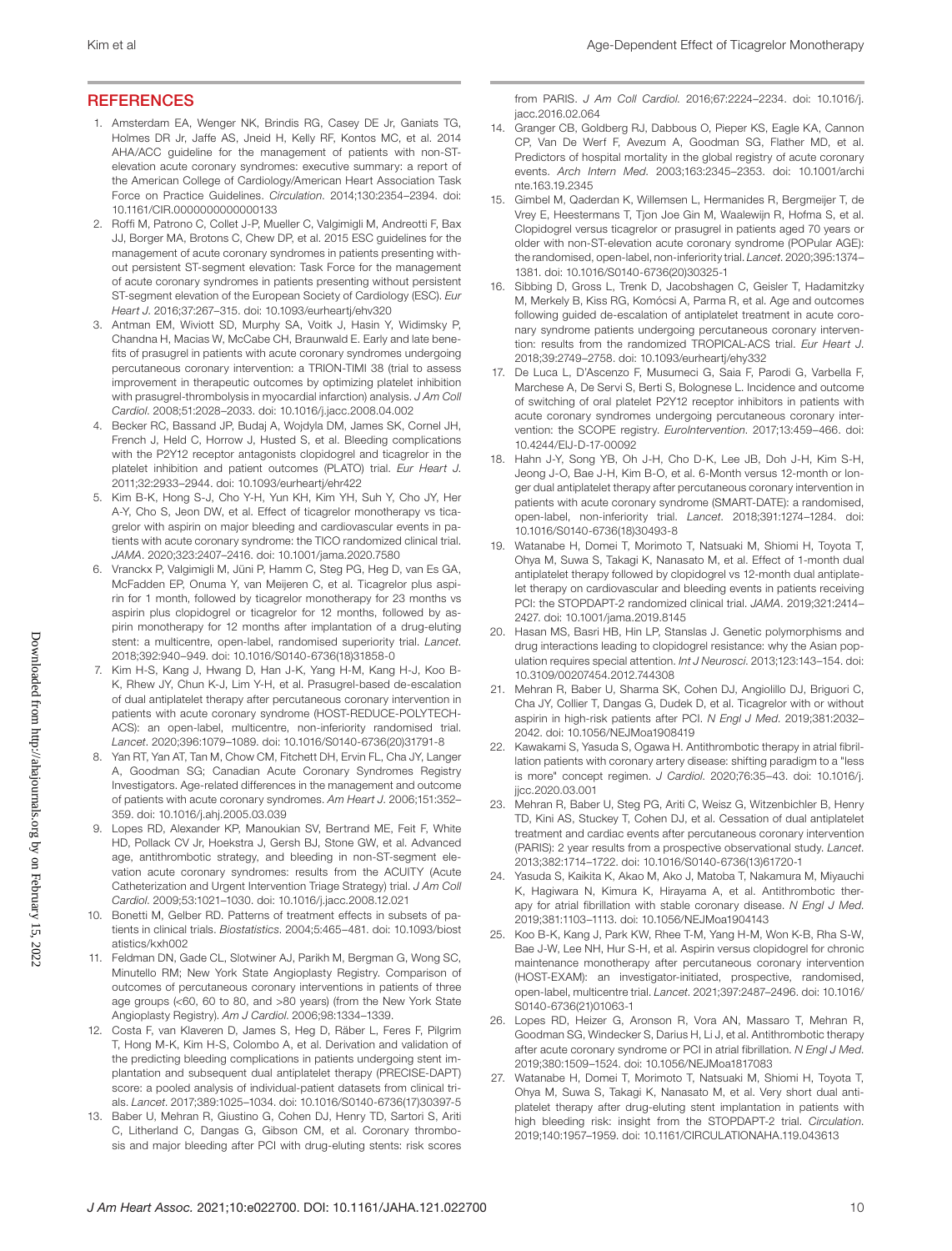# **Supplemental Material**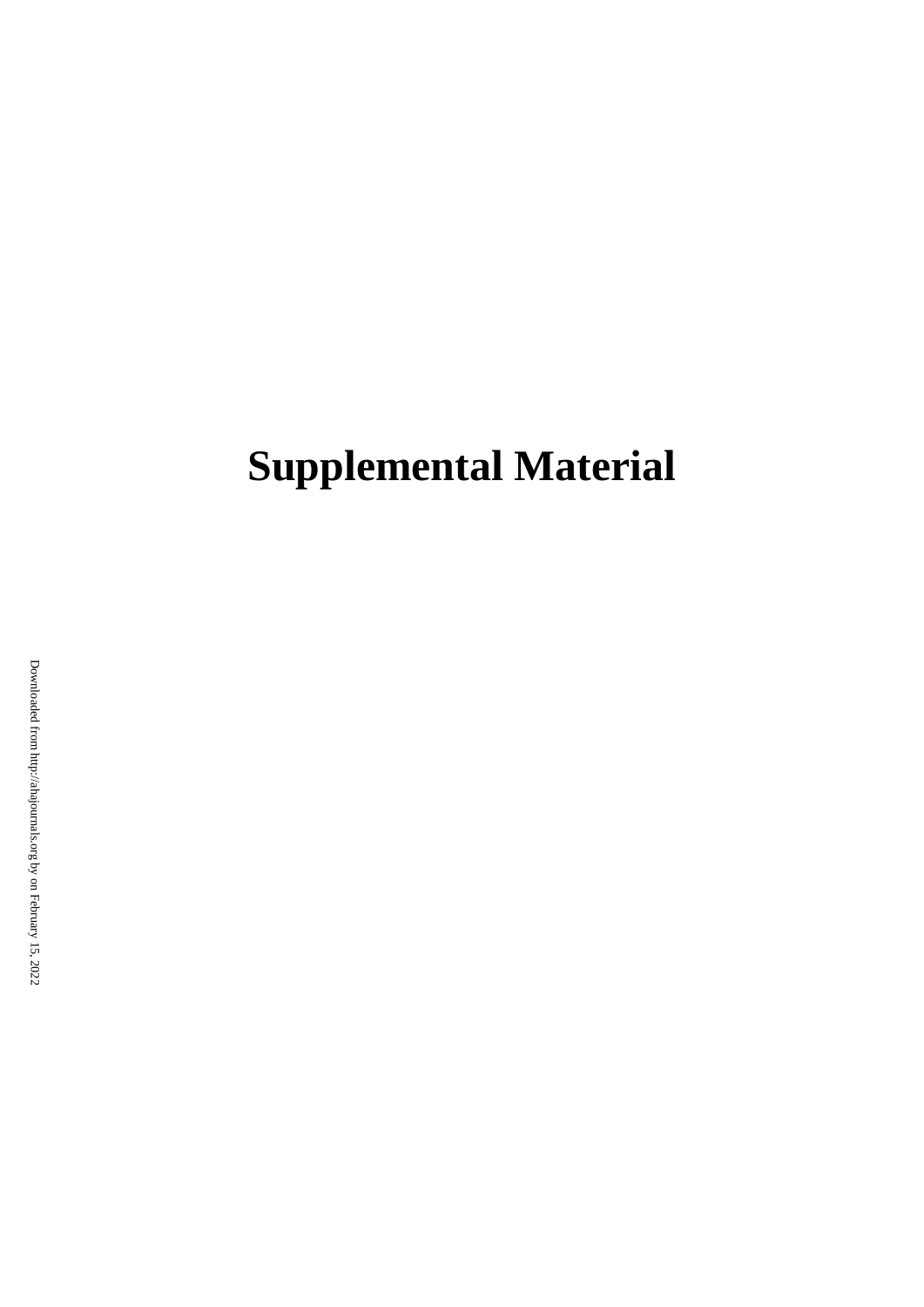| Characteristics                    | Age $\geq 64$ years<br>$(n=1,278)$ | Age $\leq 64$ years<br>$(n=1,778)$ | P value |
|------------------------------------|------------------------------------|------------------------------------|---------|
| Age, y                             | $71.3 \pm 4.8$                     | $53.5 \pm 7.0$                     | < 0.001 |
| Body mass index, $kg/m2$           | $24.1 \pm 3.1$                     | $25.5 \pm 3.3$                     | < 0.001 |
| Female                             | 425 (33.3)                         | 203(11.4)                          | < 0.001 |
| Comorbidities, $n$ $(\%)$          |                                    |                                    |         |
| Hypertension                       | 784 (61.3)                         | 757 (42.6)                         | < 0.001 |
| Dyslipidemia                       | 737(57.7)                          | 1,109(62.4)                        | 0.010   |
| Diabetes                           | 426 (33.3)                         | 409(23.0)                          | < 0.001 |
| Current smoker                     | 268(21.0)                          | 874 (49.2)                         | < 0.001 |
| Chronic kidney disease             | 367(28.7)                          | 253 (14.2)                         | < 0.001 |
| Prior PCI                          | 146(11.4)                          | 116(6.5)                           | < 0.001 |
| Prior stroke                       | 87(6.8)                            | 39(2.2)                            | < 0.001 |
| Prior MI                           | 58 (4.5)                           | 55 $(3.1)$                         | 0.046   |
| Prior CABG                         | 15(1.2)                            | 3(0.2)                             | 0.001   |
| Clinical presentation, $n$ (%)     |                                    |                                    | < 0.001 |
| Unstable angina                    | 445 (34.8)                         | 481 (27.1)                         |         |
| <b>NSTEMI</b>                      | 444 (34.7)                         | 583 (32.8)                         |         |
| <b>STEMI</b>                       | 389 (30.4)                         | 714 (40.2)                         |         |
| Laboratory findings                |                                    |                                    |         |
| Hemoglobin, g/dL                   | $13.5 \pm 1.7$                     | $14.8 \pm 1.6$                     | < 0.001 |
| Creatinine, mg/dL                  | $1.1 \pm 1.0$                      | $1.0 \pm 0.7$                      | 0.015   |
| Ejection Fraction, %               | $54.5 \pm 12.6$                    | $54.6 \pm 11.6$                    | 0.900   |
| Transradial approach, n (%)        | 720 (56.3)                         | 978 (55.0)                         | 0.488   |
| Multi-vessel diseases, $n$ (%)     | 806 (63.1)                         | 897 (50.4)                         | < 0.001 |
| Multi-lesion intervention, $n$ (%) | 280 (21.9)                         | 338 (19.0)                         | 0.055   |
| Total No. of stents per patients   | $1.4 \pm 0.7$                      | $1.4 \pm 0.6$                      | 0.118   |
| Total stent length per patient, mm | $35.4 \pm 21.1$                    | $34.3 \pm 20.2$                    | 0.174   |
| Mean stent diameter, mm            | $3.1 \pm 0.4$                      | $3.2 \pm 0.4$                      | < 0.001 |

**Table S1. Comparison of baseline characteristics between patients with ≥64 years of age and <64 years.**

Data are presented as mean  $\pm$  SD or n (%).

CABG, coronary artery bypass graft; DAPT, dual antiplatelet therapy; MI, myocardial infarction; NSTEMI, non-ST segment elevation myocardial infarction; PCI, percutaneous coronary intervention; STEMI, ST segment elevation myocardial infarction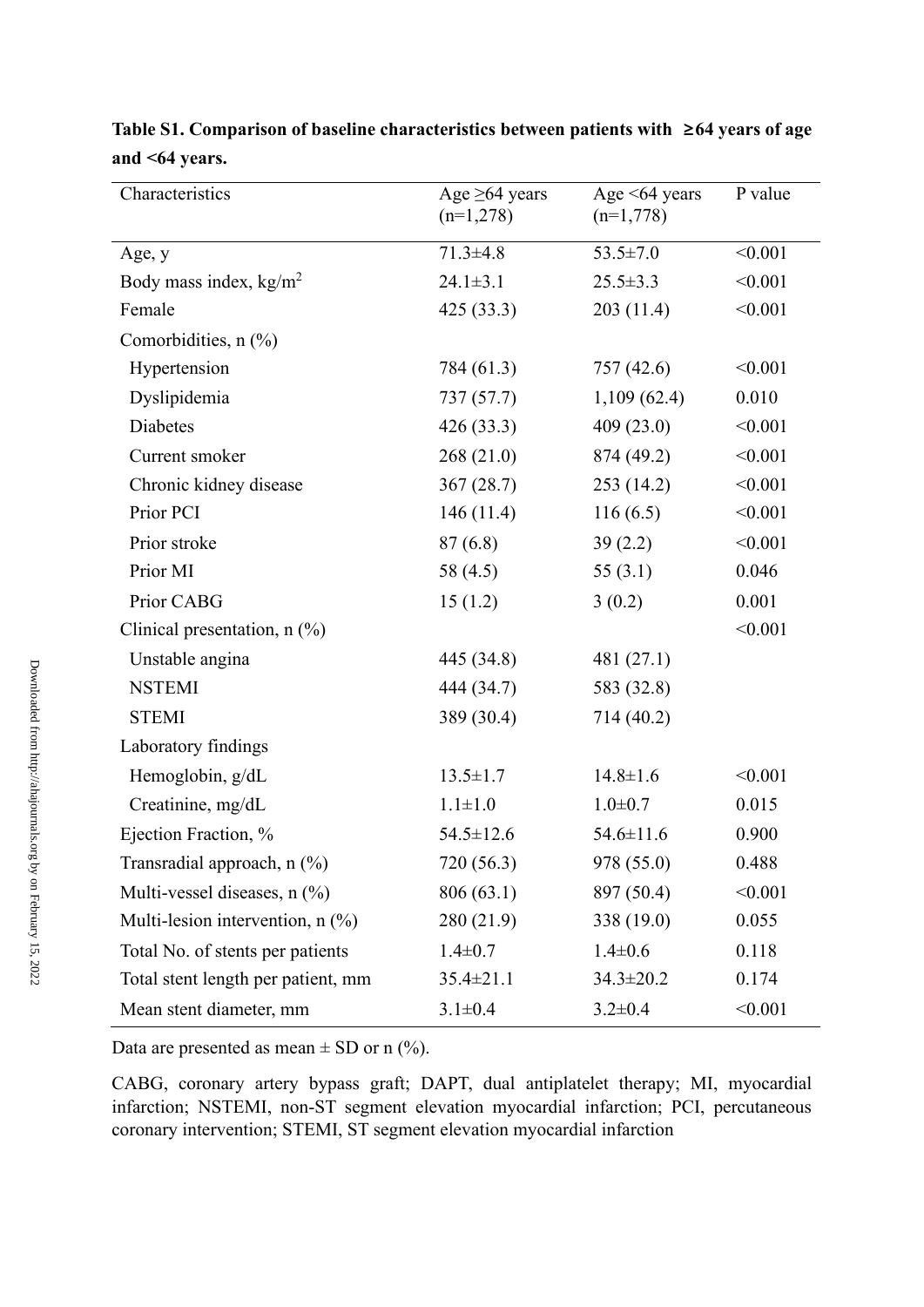|                                           | Univariate            |         | Multivariate          |         |
|-------------------------------------------|-----------------------|---------|-----------------------|---------|
|                                           | Hazard ratio (95% CI) | P value | Hazard ratio (95% CI) | P value |
| Patients age $\geq 64$ years              |                       |         |                       |         |
| Predictors of net adverse clinical event  |                       |         |                       |         |
| Ticagrelor monotherapy after 3-month DAPT | $0.49(0.31-0.76)$     | 0.002   | $0.53(0.33-0.84)$     | 0.007   |
| Body mass index                           | $0.88(0.82 - 0.95)$   | < 0.001 | $0.90(0.83 - 0.97)$   | 0.009   |
| <b>Diabetes</b>                           | $1.54(1.00-2.36)$     | 0.048   | $1.16(0.73-1.86)$     | 0.524   |
| Current smoker                            | $1.49(0.93 - 2.38)$   | 0.099   | $1.41(0.85-2.35)$     | 0.180   |
| Chronic kidney disease                    | $2.29(1.50-3.50)$     | < 0.001 | $1.72(1.08-2.76)$     | 0.023   |
| Prior MI                                  | $1.93(0.89 - 4.18)$   | 0.095   | $1.46(0.66-3.22)$     | 0.350   |
| Ejection fraction <40%                    | $2.25(1.34 - 3.80)$   | 0.002   | $1.36(0.78 - 2.37)$   | 0.284   |
| Hemoglobin                                | $0.82(0.72-0.91)$     | < 0.001 | $0.89(0.78-1.02)$     | 0.092   |
| Transfemoral approach                     | $1.92(1.25-2.95)$     | 0.003   | $1.49(0.94 - 2.35)$   | 0.090   |
| Total stent length $\geq$ 30mm            | $1.53(0.99 - 2.36)$   | 0.057   | $1.45(0.92 - 2.27)$   | 0.109   |
| Patients age <64 years                    |                       |         |                       |         |
| Predictors of net adverse clinical event  |                       |         |                       |         |
| Ticagrelor monotherapy after 3-month DAPT | $1.00(0.60-1.64)$     | 0.985   | $1.00(0.59-1.69)$     | 0.999   |
| Female                                    | $1.88(1.00-3.54)$     | 0.049   | $1.43(0.71-2.91)$     | 0.319   |
| Body mass index                           | $0.90(0.83 - 0.98)$   | 0.019   | $0.91(0.84-1.00)$     | 0.041   |
| Hypertension                              | $1.54(0.94 - 2.54)$   | 0.088   | $1.30(0.75-2.25)$     | 0.354   |
| Diabetes                                  | $2.30(1.38-3.81)$     | 0.001   | $1.91(1.09-3.33)$     | 0.024   |
| Chronic kidney disease                    | $2.54(1.47-4.39)$     | < 0.001 | $1.56(0.82 - 2.97)$   | 0.176   |
| Ejection fraction <40%                    | $3.79(2.07-6.92)$     | < 0.001 | $2.53(1.33-4.81)$     | 0.005   |
| Hemoglobin                                | $0.77(0.67-0.88)$     | < 0.001 | $0.93(0.79-1.09)$     | 0.352   |
| Transfemoral approach                     | $1.60(0.97-2.65)$     | 0.065   | $1.36(0.80-2.31)$     | 0.252   |
| Multi-vessel disease                      | $1.56(0.94-2.60)$     | 0.088   | $1.23(0.69-2.21)$     | 0.478   |
| Total stent length $\geq$ 30mm            | $1.62(0.97-2.69)$     | 0.063   | $1.42(0.80-2.53)$     | 0.228   |

| Table S2. Independent Predictors of primary outcome according to age subgroups. |  |  |  |
|---------------------------------------------------------------------------------|--|--|--|
|                                                                                 |  |  |  |
|                                                                                 |  |  |  |
|                                                                                 |  |  |  |

CI, confidence interval; DAPT, dual antiplatelet therapy; MI, myocardial infarction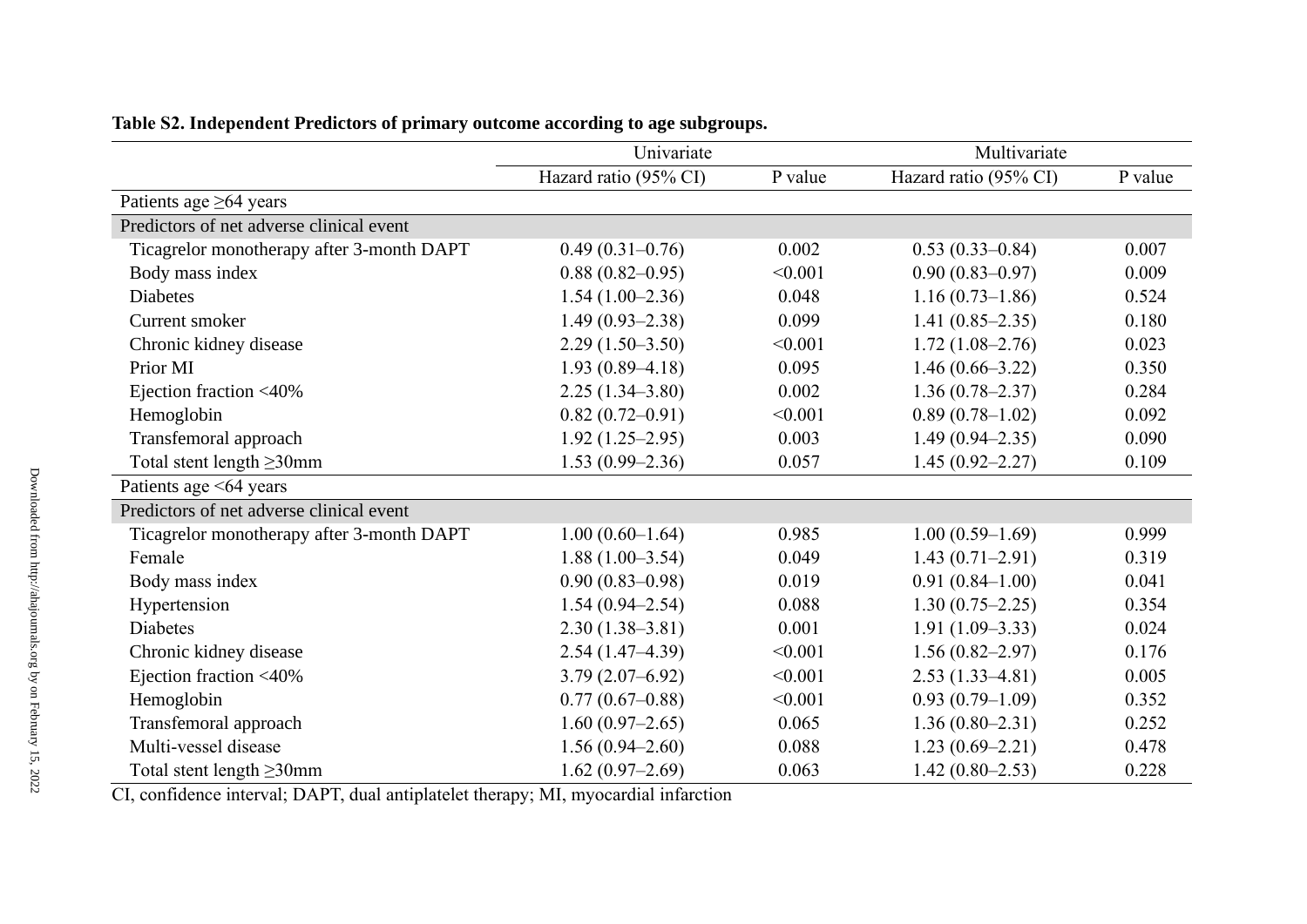|                                                               | Univariate            |         | Multivariate          |         |
|---------------------------------------------------------------|-----------------------|---------|-----------------------|---------|
|                                                               | Hazard ratio (95% CI) | P value | Hazard ratio (95% CI) | P value |
| Patients Age $\geq 64$ years                                  |                       |         |                       |         |
| Predictors of major bleeding                                  |                       |         |                       |         |
| Ticagrelor monotherapy after 3-month DAPT                     | $0.43(0.22 - 0.85)$   | 0.016   | $0.44(0.22 - 0.88)$   | 0.020   |
| Chronic kidney disease                                        | $3.20(1.72 - 5.97)$   | < 0.001 | $2.25(1.15-4.42)$     | 0.018   |
| Ejection fraction <40%                                        | $2.06(0.95-4.49)$     | 0.068   | $1.21(0.54 - 2.69)$   | 0.644   |
| Hemoglobin                                                    | $0.76(0.64 - 0.90)$   | 0.001   | $0.82(0.69 - 0.98)$   | 0.030   |
| Transfemoral approach                                         | $3.05(1.55 - 6.00)$   | 0.001   | $2.41(1.20-4.84)$     | 0.013   |
| Predictors of major adverse cardiac and cerebrovascular event |                       |         |                       |         |
| Ticagrelor monotherapy after 3m DAPT                          | $0.51(0.28 - 0.91)$   | 0.022   | $0.60(0.33-1.08)$     | 0.089   |
| Body mass index                                               | $0.88(0.80-0.97)$     | 0.009   | $0.88(0.79-0.97)$     | 0.011   |
| Chronic kidney disease                                        | $2.11(1.22 - 3.70)$   | 0.008   | $1.69(0.93 - 3.10)$   | 0.087   |
| Prior MI                                                      | $2.90(1.24 - 6.79)$   | 0.014   | $2.46(1.02 - 5.90)$   | 0.044   |
| Ejection fraction <40%                                        | $2.35(1.20-4.60)$     | 0.013   | $1.68(0.83 - 3.39)$   | 0.146   |
| Hemoglobin                                                    | $0.85(0.73-0.99)$     | 0.035   | $0.95(0.81-1.12)$     | 0.559   |
| Patients Age <64 years                                        |                       |         |                       |         |
| Predictors of major bleeding                                  |                       |         |                       |         |
| Ticagrelor monotherapy after 3-month DAPT                     | $0.76(0.37-1.56)$     | 0.456   | $0.75(0.35-1.61)$     | 0.466   |
| Female                                                        | $3.36(1.54 - 7.35)$   | 0.002   | $2.36(0.96 - 5.80)$   | 0.061   |
| Body mass index                                               | $0.87(0.76-0.98)$     | 0.027   | $0.90(0.80-1.02)$     | 0.093   |
| <b>Diabetes</b>                                               | $2.59(1.26 - 5.32)$   | 0.010   | $2.16(0.98-4.80)$     | 0.058   |
| Chronic kidney disease                                        | $2.63(1.21-5.75)$     | 0.015   | $1.25(0.47-3.32)$     | 0.650   |
| Ejection fraction <40%                                        | $4.03(1.70-9.52)$     | 0.002   | $2.67(1.07-6.66)$     | 0.035   |
| Hemoglobin                                                    | $0.70(0.59 - 0.84)$   | < 0.001 | $0.85(0.66-1.09)$     | 0.202   |
| Predictors of major adverse cardiac and cerebrovascular event |                       |         |                       |         |
| Ticagrelor monotherapy after 3-month DAPT                     | $1.05(0.54-2.04)$     | 0.878   | $0.96(0.48-1.92)$     | 0.912   |
| Hypertension                                                  | $1.81(0.92 - 3.53)$   | 0.084   | $1.33(0.65-2.73)$     | 0.433   |
| <b>Diabetes</b>                                               | $2.25(1.14-4.41)$     | 0.019   | $1.82(0.87-3.80)$     | 0.112   |
| Chronic kidney disease                                        | $2.83(1.39 - 5.78)$   | 0.004   | $2.29(1.04 - 5.02)$   | 0.039   |

## **Table S3. Independent predictors of key secondary outcomes according to the age subgroups.**